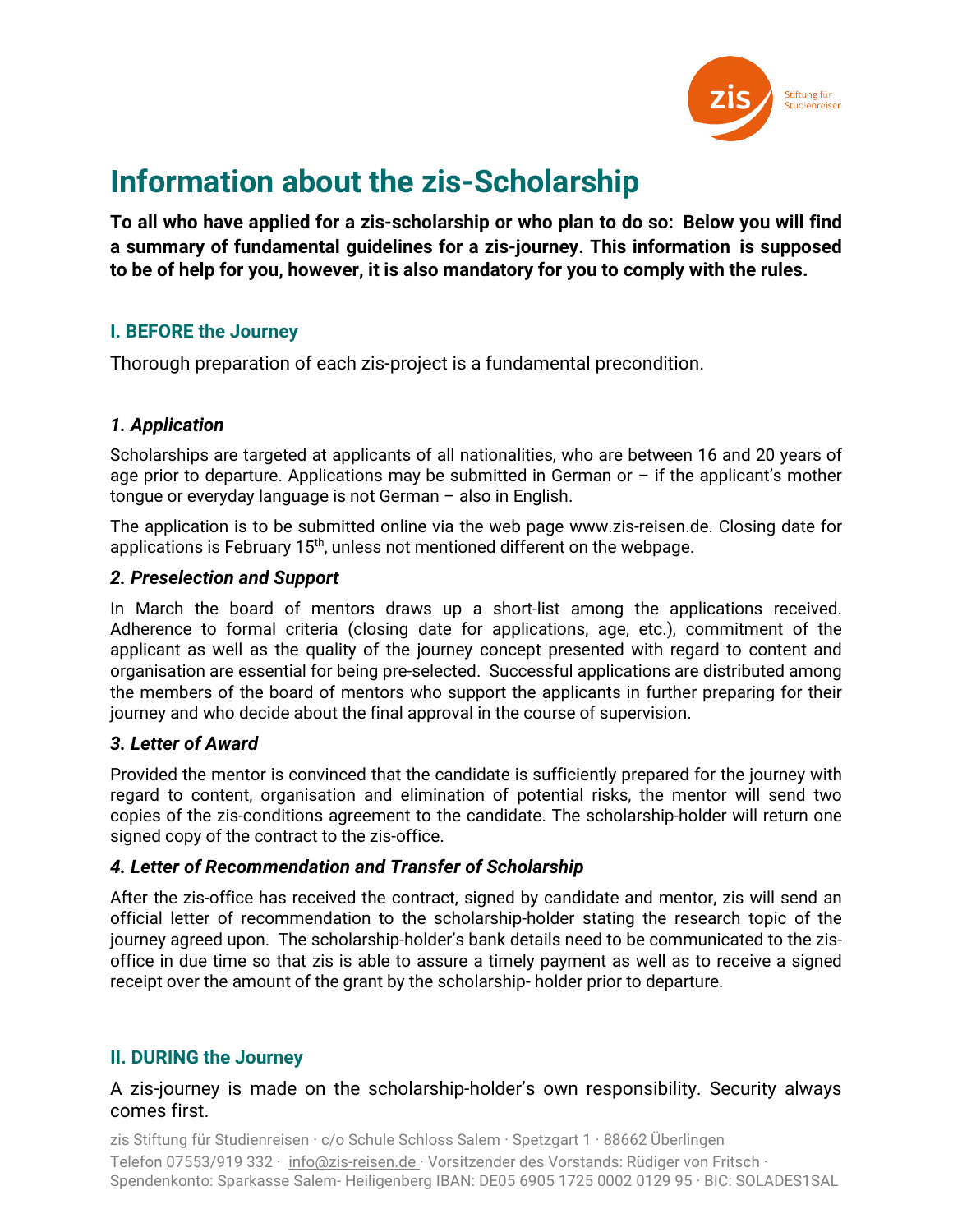

## *1. Travel with responsibility and security*

A zis journey is a journey with responsibility - for yourself and for your host country. But not everything goes "smoothly" on every travel day and not every travel adventure is a personal gain. In case of doubt, your own safety and well-being always come first - regardless of budget restrictions and research assignments. This also means that you set limits for yourself and trust your gut feeling. Of course, you can contact the zis office or your mentor in a dangerous situation. You will find further contact points "for all cases" on the emergency card that you will receive together with the scholarship contract. Please complete this emergency card with your personal details.

zis strongly encourages you to take out comprehensive health and travel accident insurance abroad.

zis advises against hitchhiking and will only award the scholarship if it is ensured that the project is possible without hitchhiking.

Your financial plan, which includes a reserve for emergency situations, also serves to ensure your safety on the road. In addition to the scholarship amount, you should have a "nest egg" at your disposal to be able to react to acute dangerous situations if necessary. A letter of recommendation informing you about the purpose of the trip can also give you confidence in dealing with public authorities. zis reserves the right to cancel a scholarship commitment that has already been made before the start of the trip in the event of a dangerous situation. The Executive Board decides on this at the request of the mentor. The basis for this is also the travel warnings and information published on the Internet by the German Foreign Office.

## *2. Travelling on your own from first to last day*

The journey, including the outward and the return trip, has to be made on your own. This means that it is not allowed to travel with or stay with friends or family members.

### *3. Behaviour during the journey*

During the journey the scholarship-holder should not miss any opportunity to treat other people with respect, to be helpful and to react to hospitality in a responsible manner.

### *4. Handling of the scholarship*

The scholarship-holder must handle the small budget of the scholarship (the current amount is stated in the contract signed by the scholarship-holder and the board of mentors) in a responsible way. This means neither to waste money (especially in poor countries), nor to exploit the hospitality of one's hosts nor to starve. Generally, the scholarship is meant to be spent for expenses which are directly linked to the purpose of the zis-journey. This includes presents for the hosts. The scholarship-holder can use a potential surplus of the scholarship after the journey at his or her own discretion.

## *5. Procedure of a Journey Abroad*

The zis-journey needs to include an outward trip and a return trip. Origin and final destination of the journey need to be the scholarship-holder's current main place of residence. In the context of a long-term stay abroad this may also be the respective location abroad.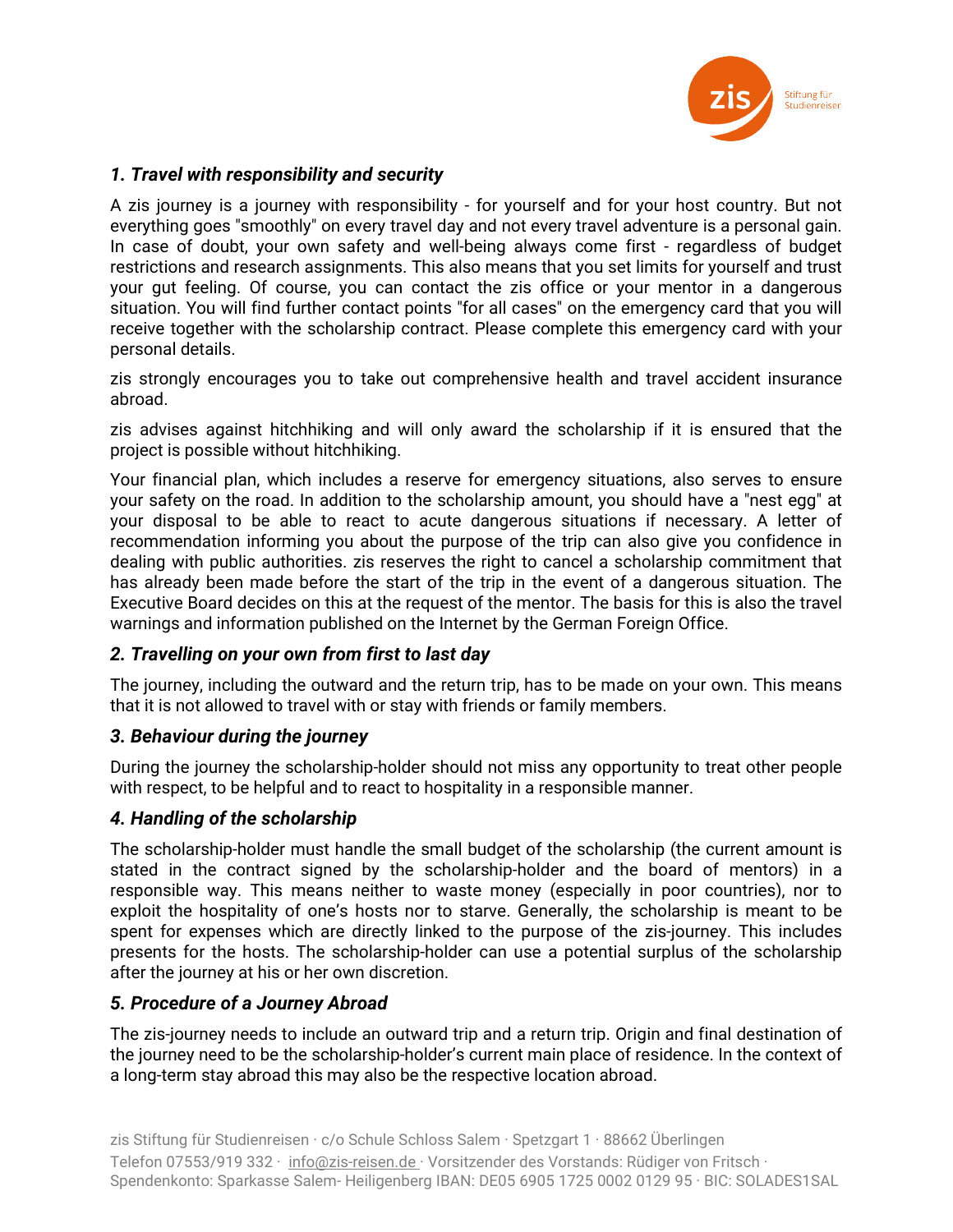

## *6. Luggage*

zis strongly advises to keep the luggage at a minimum size and to refrain from taking along unnecessary valuables.

## *7. Constraints of Transportation Means*

Travelling by plane and with one's own or rental car is not allowed.

## *8. Earning Extra Money during the Journey*

As a basic principle all expenses of the journey are to be covered by the scholarship only. However, during the journey it is permissible to earn some extra money which can be spent during the journey. Various jobs are possible, for example working in a hostel for free board and lodge, playing music on the streets, doing other kinds of occasional jobs. In principle the work on the zis-project must not be compromised by earning money.

## *9. Language Course*

It is not permitted to spend the travel grant on language courses. As a matter of principle, language courses are not part of a zis-journey.

# **III. AFTER the Journey**

Diary, study report and account of expenses are fundamental parts of the zis-project.

# **1. Follow-up work**

## *a) Study report*

The study report needs to consist of at least 8.000 words, this means about 20 pages in print. Long or directly cited interviews or quotes are part of an appendix, which does not count towards the word limit. The report is supposed to deal with the research topic. Knowledge and findings of the journey are structured and reflected in the study in retrospect. The report is meant to be written on the basis of the traveller's observations, which were and could only be made during the journey. Contents from sources other than the traveller's experience (for example newspapers, magazines, books, electronic sources) need to be referenced by citing the source, no matter if exact words are used, or ideas are paraphrased or summarised. Overall references are not sufficient. Plagiarism will lead to reclamation of the scholarship money.

## *b) Alternative documentation or work piece*

Instead of or in addition to the study report, you can also choose another form of documentation of the travel topic. This is scientifically informative or artistically inspiring and presents your research results in an interesting and comprehensible way. You have the option of producing a work piece. Both the work and the alternative documentation will be supplemented by a 5-page reflection (at least 2,000 words). The details will be agreed with the mentor in advance of the trip. With regard to the use of quotations and content from other sources (e.g. text, images, sound, etc.), the same regulations apply as for the study report.

zis Stiftung für Studienreisen · c/o Schule Schloss Salem · Spetzgart 1 · 88662 Überlingen Telefon 07553/919 332 · [info@zis-reisen.de](mailto:info@zis-reisen.de) · Vorsitzender des Vorstands: Rüdiger von Fritsch · Spendenkonto: Sparkasse Salem- Heiligenberg IBAN: DE05 6905 1725 0002 0129 95 · BIC: SOLADES1SAL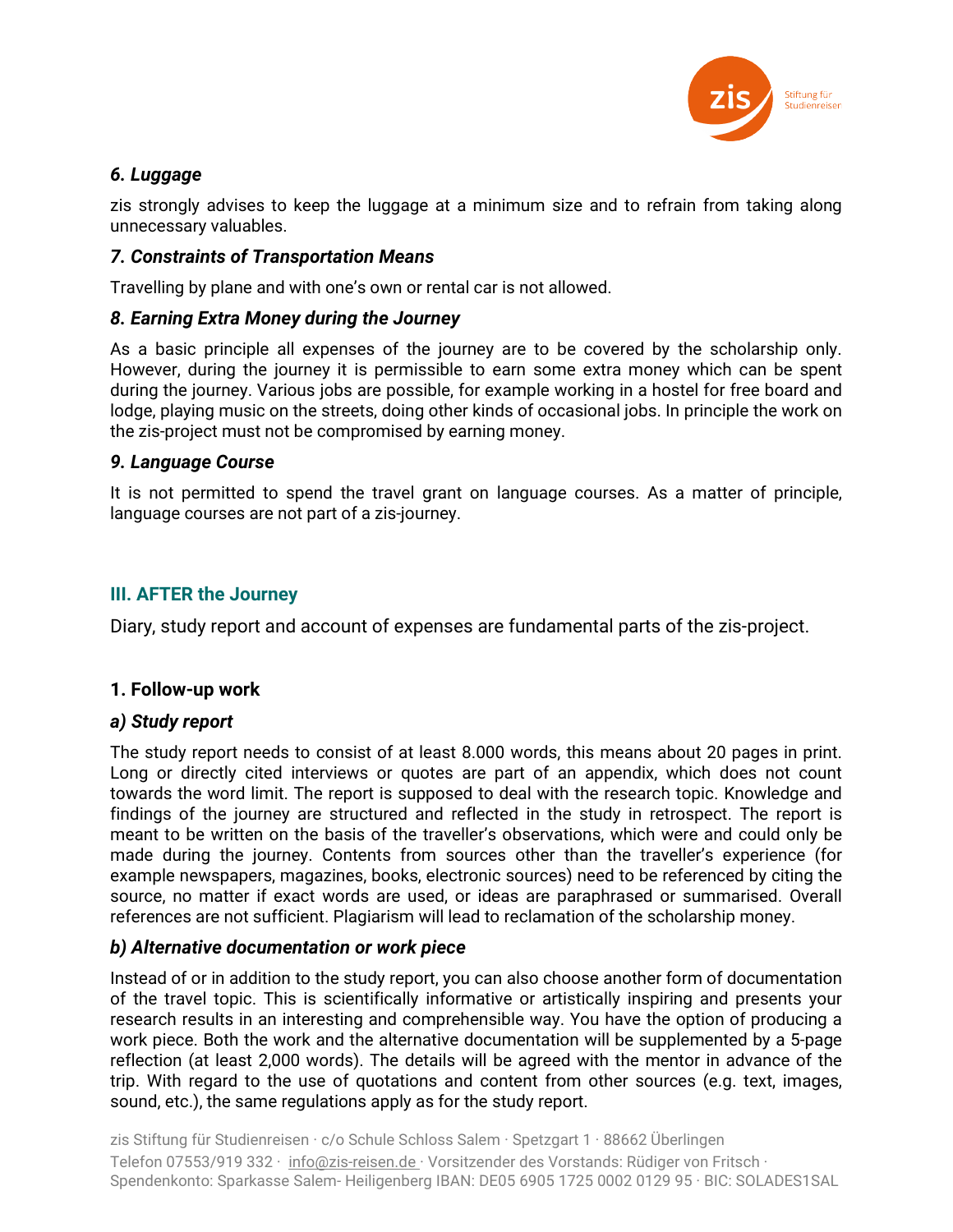

# *c) Diary*

The diary is meant to express the personal and direct experiences of the journey. It is supposed to document the journey so that the board of mentors is able to understand the course of the journey. Instead of writing down details of each day minute by minute, it should rather contain a vivid description of impressions and experiences of the journey.

# *d) Account of Expenses*

According to the list of expenses the scholarship-holder accounts for expenses of the study grant. A daily and detailed list of the costs, which is transparent and clearly arranged, is required. Every expense and the total amount of expenses need to be replicable. If receipts are in a foreign currency, the total amount should be converted into Euro by specifying the exchange rate. Receipts for large expenses must be attached.

# *e) Language and Layout of the Works*

All projects (study report, diary and account of expenses) have to be submitted in German or, if the scholarship-holder's mother tongue is not German, in English. They should contain a solid cover and should either be neatly written by computer or by hand in a readable way. Attached and commented illustrations like photo prints, sketches or the like are very welcome. Photos are expected to be quality prints. All documents should be proofread thoroughly before submission. The cover of each project has to contain the year of travel, the name of the scholarship-holder and the research topic. zis would be glad to receive an additional digital version of the study report and, if possible, of the diary (only text or with pictures, CD, DVD; Word-, RTF-, PDF-, HTMLformats).

# *f) Copyright and personality rights*

By submitting your project you confirm that your work is free of rights of third parties and that no personal rights are violated in the representation of persons (right to one's own photo). If persons are clearly identifiable, you must have the consent of this person for publication in oral or written form. Exception: If persons are filmed or photographed at public events, they do not have to be asked for permission to publish. This also applies to people who are in the public eye about their careers and are filmed or photographed in this context. If your work contains pictures of minors, you must obtain the necessary written consent of the parents or legal guardians.

# *g) Right of use*

With the handing over of your project zis acquires ownership of the originals. You grant zis the irrevocable right of use, unlimited in time and place, to use the works within the scope of zis' public relations work, stating the author. This includes the right to process the work or to use it only in extracts as well as to publish and present it in all media formats. You cannot claim a usage fee for the use of the work. The copyright remains with you.

## *h) Deadlines*

The documents have to be mailed to the zis office three months after completion of the journey. The date of postmark is deemed to be date of delivery. In order to ensure equal opportunities, an extension of the deadline can only be granted by the mentor in well-justified cases.